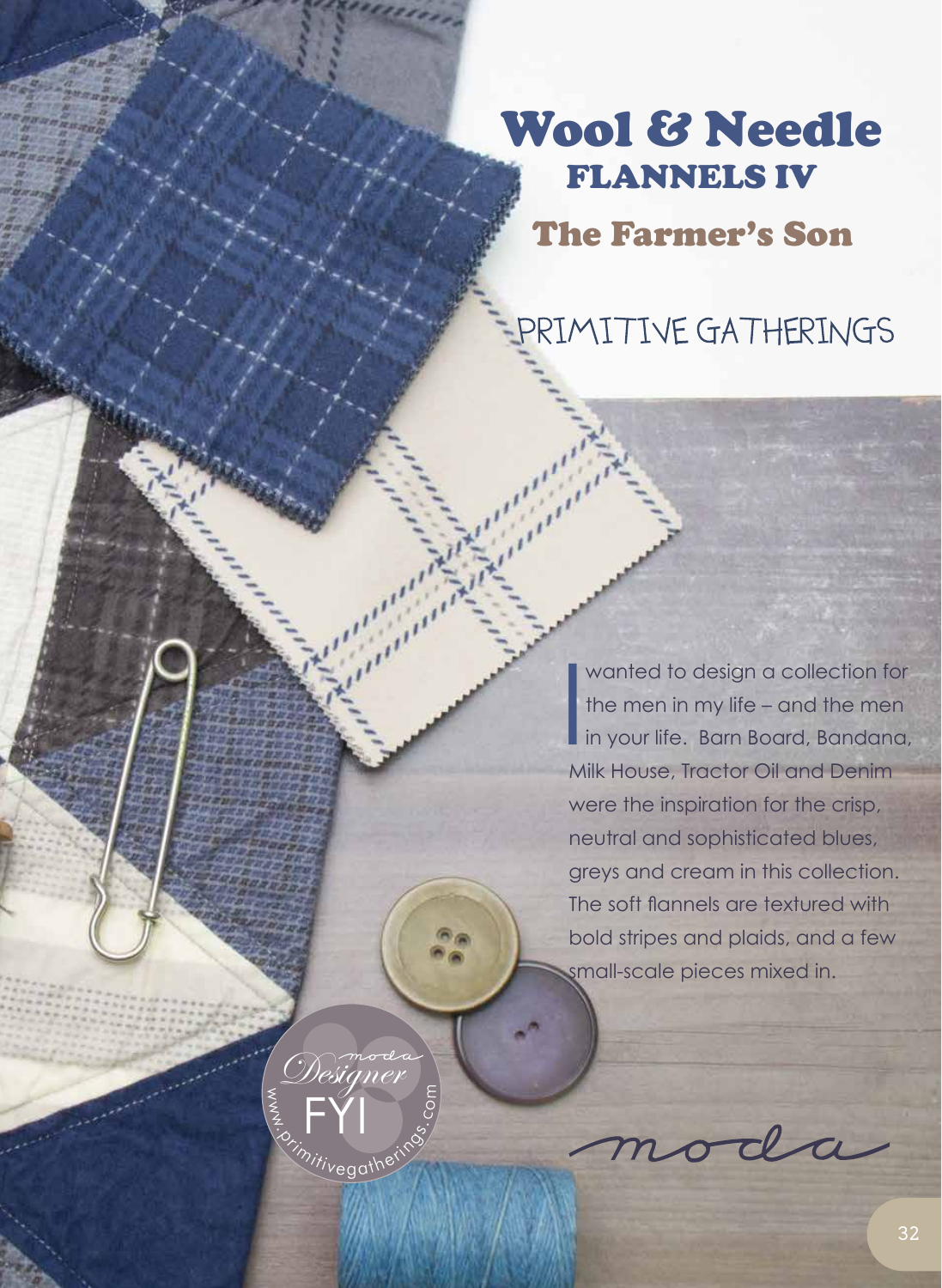

## Wool & Needle FLANNELS IV The Farmer's Son

## PRIMITIVE GATHERINGS

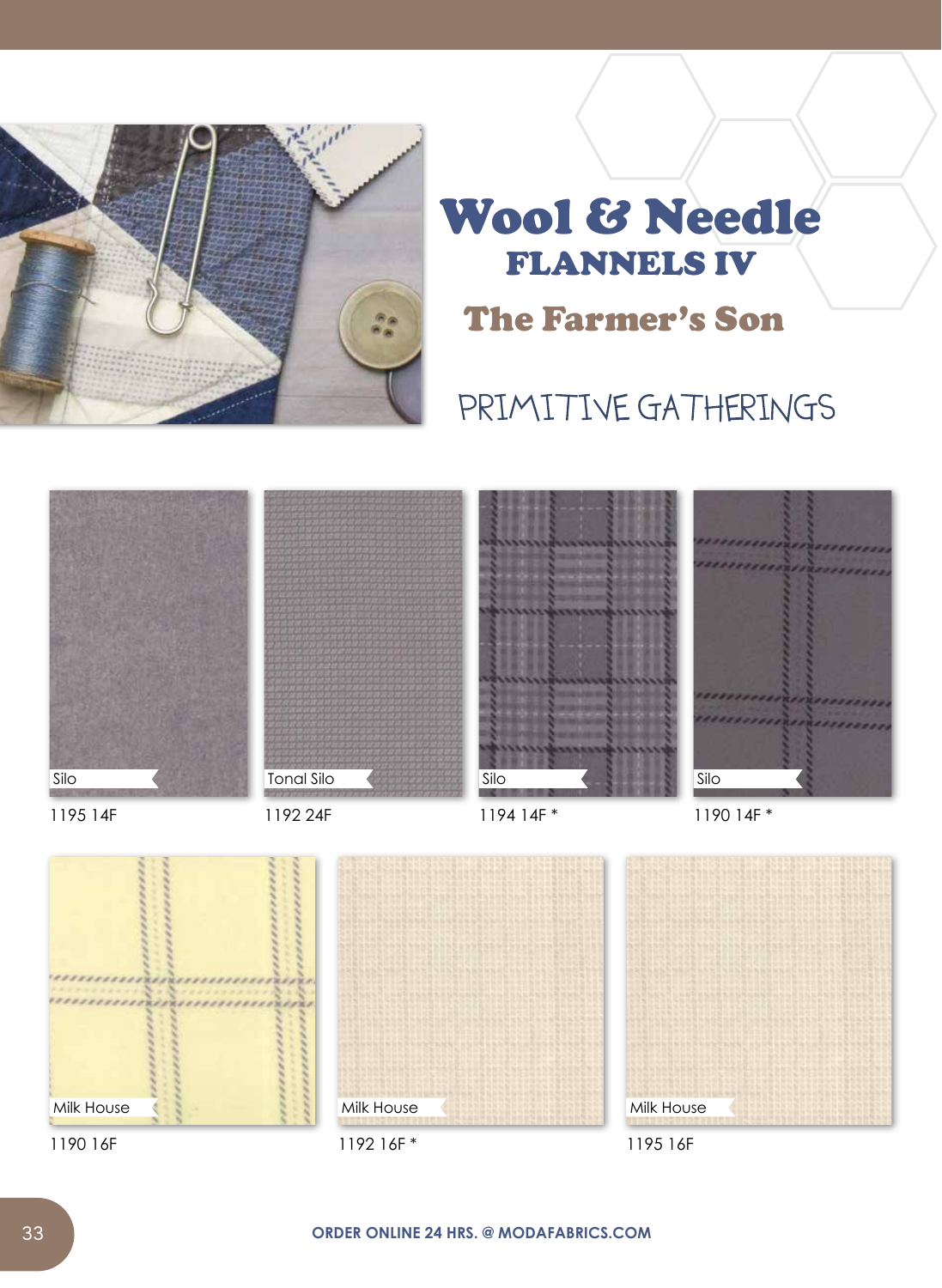## Wool & Needle FLANNELS IV





1193 15F \*



1195 15F



1193 16F





1191 15F \*

1190 15F \*

 $\overline{\mathcal{C}}$ 



**PRI 534/ PRI 534G** Crop Circles Size: 72" x 84"

**2016 FEBRUARY INTRODUCTIONS**  $mod$ d $\alpha$  www.modafabrics.com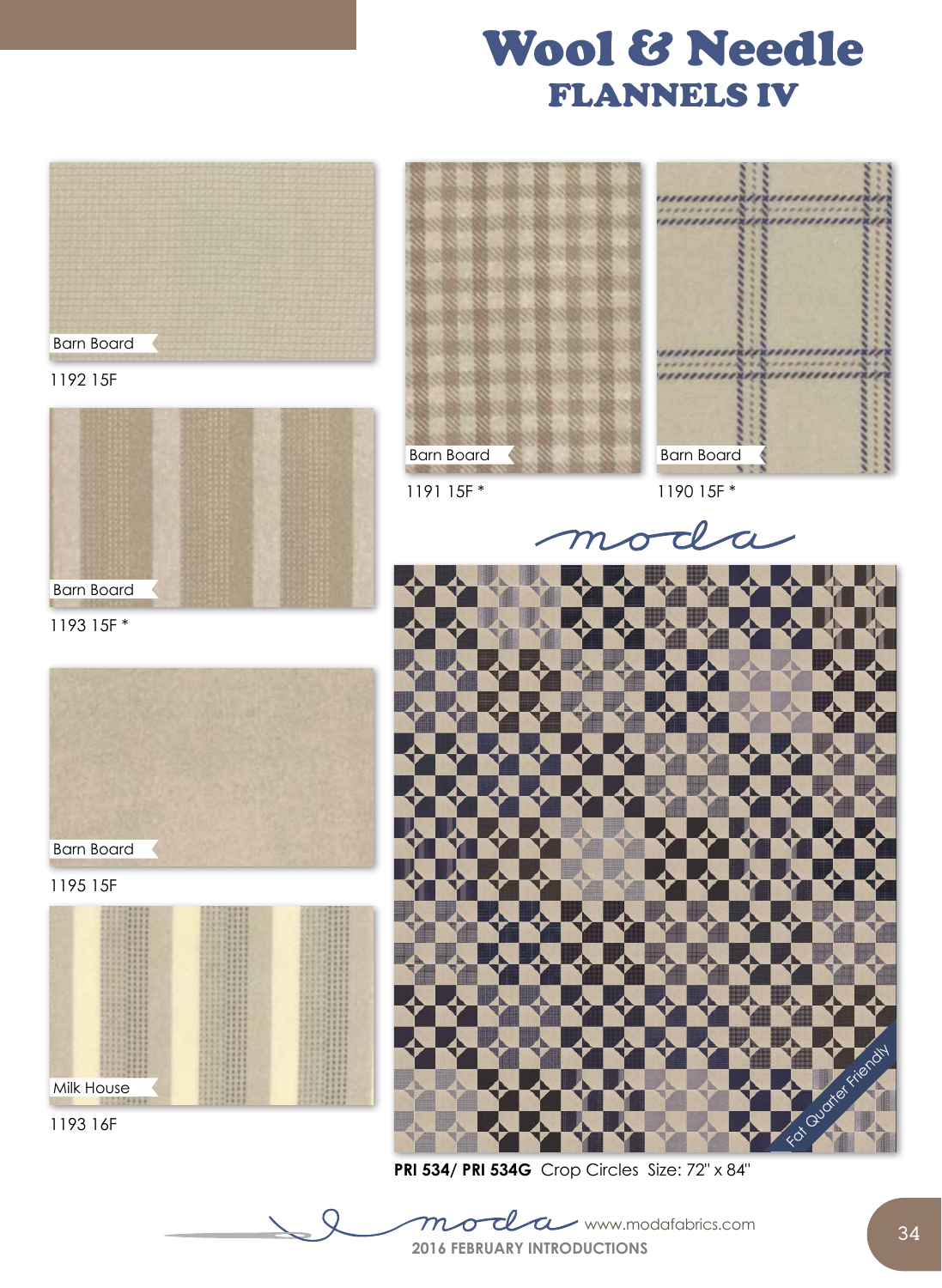









1192 11F \*





1191 12F \*

Bandana Blue







**35**